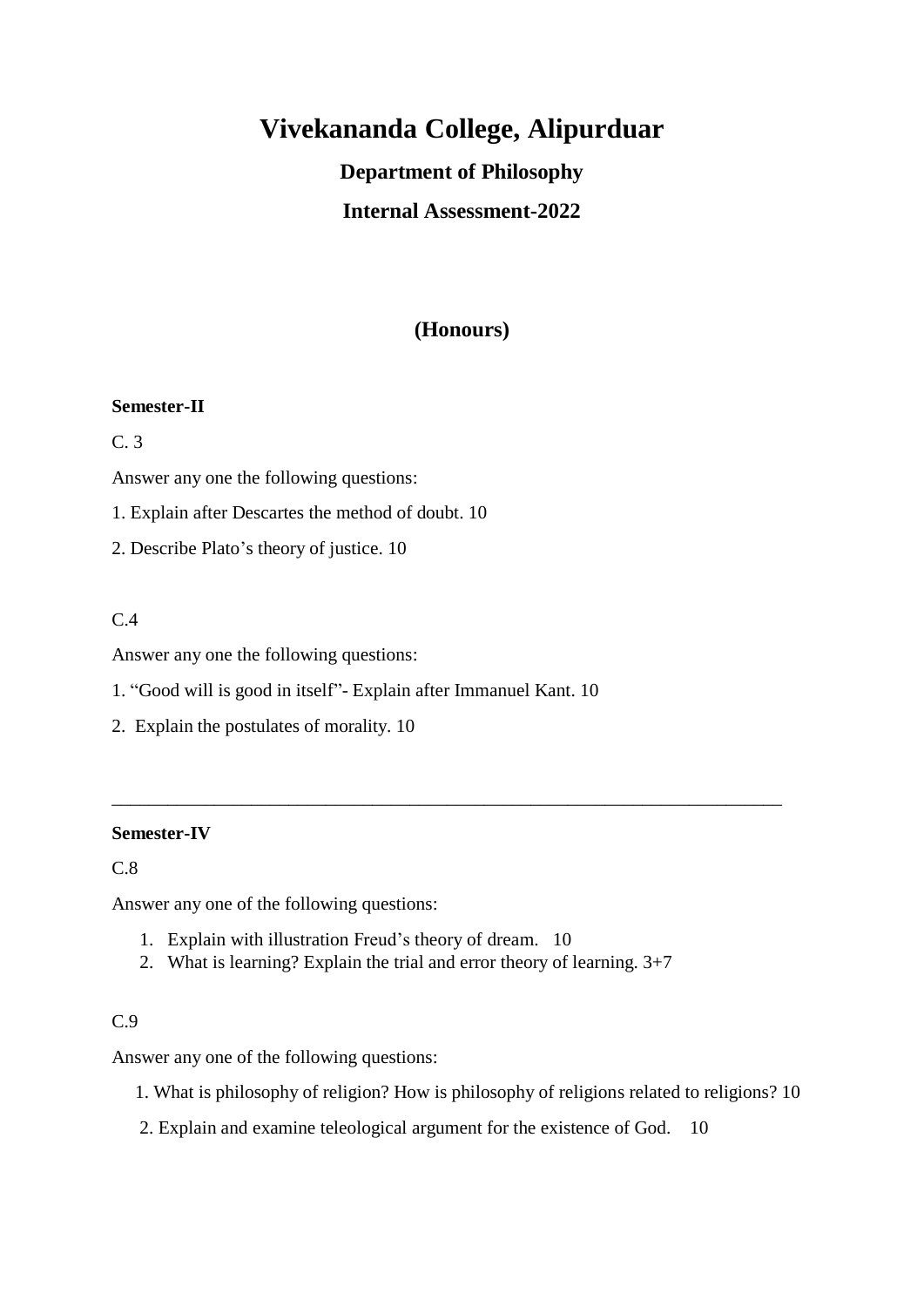## C.10

Answer any one of the following questions:

- 1. What is social group? Distinguishes between primary and secondary social group. 10
- 2. Explain the concept of humanism after Rabindranath Tagore 10

\_\_\_\_\_\_\_\_\_\_\_\_\_\_\_\_\_\_\_\_\_\_\_\_\_\_\_\_\_\_\_\_\_\_\_\_\_\_\_\_\_\_\_\_\_\_\_\_\_\_\_\_\_\_\_\_\_\_\_\_\_\_\_\_\_\_\_\_\_\_\_\_\_\_\_

### $SEC.2$

Answer any one of the following questions:

- 1. Discuss the notion of Tarka and Samsaya. 10
- 2. Write a short note on Vada, Jalpa and Bitanda. 10

## **Semester-VI**

Answer any one of the following questions:

C.13

- 1. Explain the notion of appearance and reality- after Bertrand Russell. 10
- 2. Differentiates between the knowledge by acquaintance and the knowledge by description after Russell. 10

## C.14

Answer any one of the following questions:

- 1. What is meant by suicide? Is suicide ethically justifiable? 3+7=10
- 2. Explain the nature of applied ethics. 10

## DSE-3

Answer any one of the following questions:

- 1. What is meant by feminism? Explain the view of radical feminism.  $3+7=10$
- 2. Discuss the concept of transgender human rights. 10

#### DSE-4

Answer any one of the following questions:

- 1. Explain the conception of universal religion by Swami Vivekananda. 10
- 2. Explain after Gandhiji the idea of Swaraj. 10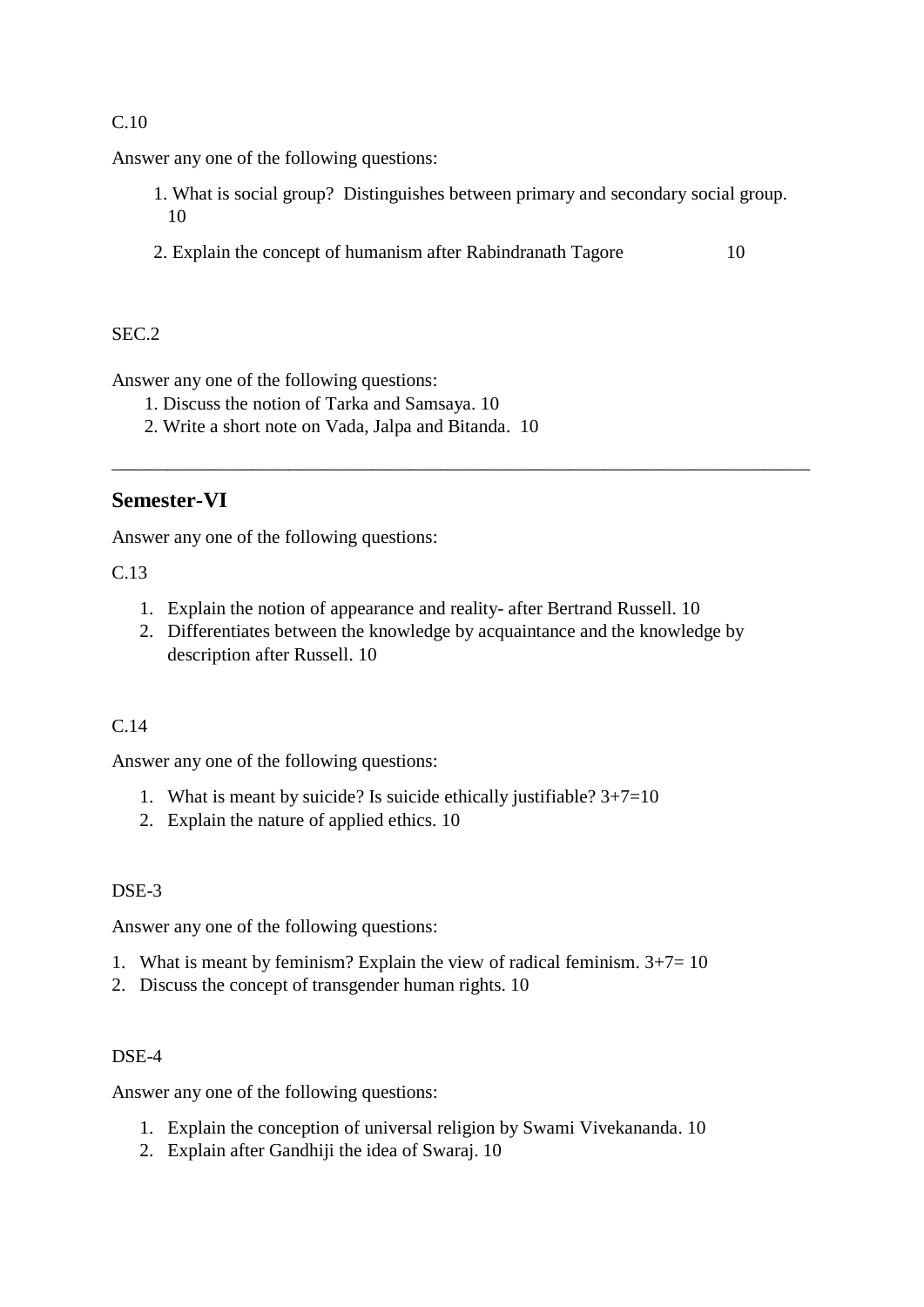## **Internal Assessment-2022**

(Hons. other subject & Gen./Programme)

#### **Semester- IV & VI**

GE- Paper 2

Answer any one of the following questions:

 1. What is inference by opposition? Explain the opposition of proposition or traditional square of opposition.  $3+7=10$ 

(বচনের ববনরোধীতো বলনত বি ববোঝ? বচনের ববনরোধীতোর চতুনকোণ বযোখ্যো ির। ৩+৭= ১০)

2. What is analogical argument? What are the criteria for the appraisal of analogical argument? Discuss. 3+7=10

\_\_\_\_\_\_\_\_\_\_\_\_\_\_\_\_\_\_\_\_\_\_\_\_\_\_\_\_\_\_\_\_\_\_\_\_\_\_\_\_\_\_\_\_\_\_\_\_\_\_\_\_\_\_\_\_\_\_\_\_\_\_\_\_\_\_\_\_\_

(উপমো যুবি বি? উপমো যুবির মূলযোয়নের মোেদণ্ড বি বি? ৩+৭= ১০)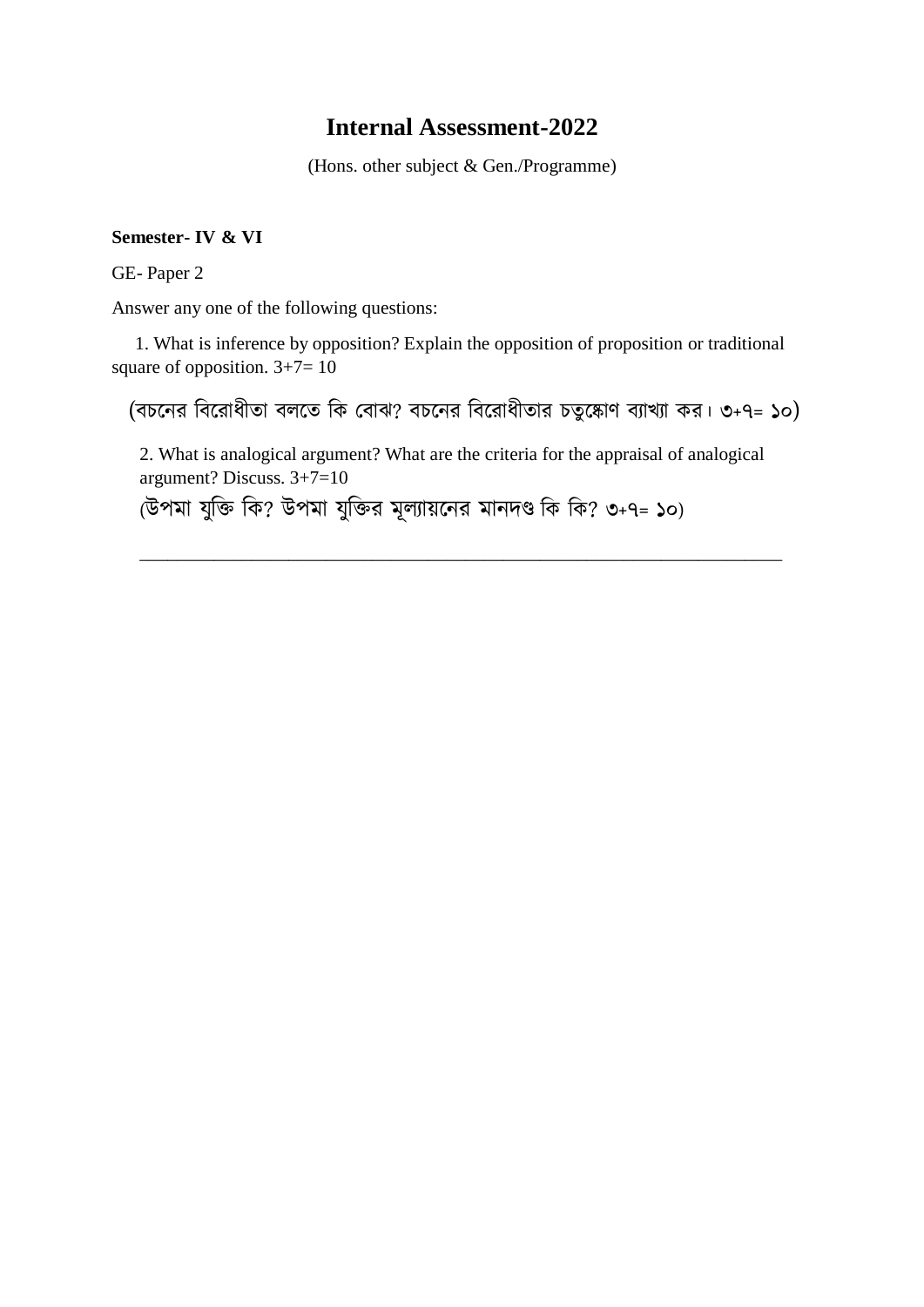## **Internal Assessment-2022**

(Programme/ General)

## **Semester-II**

DSC-1, Paper-II

যেকোনো একটি প্রশ্নের উত্তর দাও:

১। বচনের ববনরোধীতো বলনত বি ববোঝ? বচনের ববনরোধীতোর চতুনকোণ বযোখ্যো ির। ১০

২। আবততে ও বববততে বলনত বি ববোঝ? আবততে ও বববততনের বেয়মগুবল বলখ্। ১০

-----------------------------------------------------------------------------------------------

## Semester-IV

DSC-1, Paper-IV

যেকোনো একটি প্রশ্নের উত্তর দাও:

১। নীতিবিদ্যার প্রকৃতি ও পরিধি আলোচনা কর। ১০

২। উপযোগবাদ কি? মিলের উপযোগবাদ সংক্ষেপে ব্যাখ্যা কর। ১০

## Semester-VI

DSE-1, Paper-II

বেকোনো একটি প্রশ্নের উত্তর দাও:

১। সমোজ দর্তনের প্রিৃবত ও পবরবধ সংনেনপ আনলোচেো ির। ১০

২। গোন্ধীবজর 'স্বরোজ' সম্পনিত ধোরণোবি আনলোচেো ির। ১০